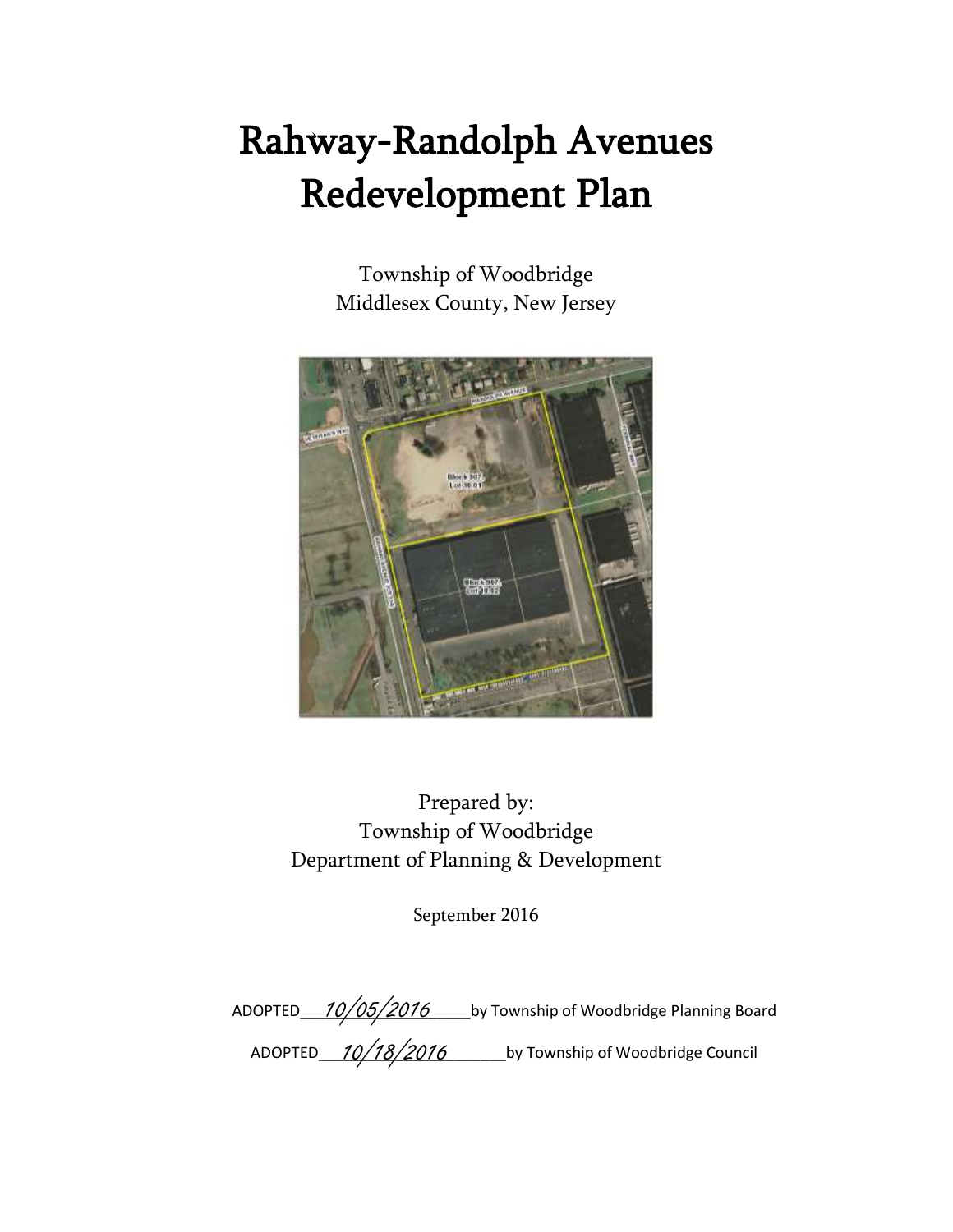# Rahway-Randolph Avenues Redevelopment Plan

Township of Woodbridge Middlesex County, New Jersey

Prepared by Woodbridge Township Department of Planning & Development

Marta E. Lefsky, A.I.C ., P.P.

License No. 0517

Eric Griffith, A.I.C.P.,  $\overline{P}$ . $\overline{P}$ License No. 33LI00622200

Chris Kesici, A.I.C.P., P.P. License No. 33LI00618600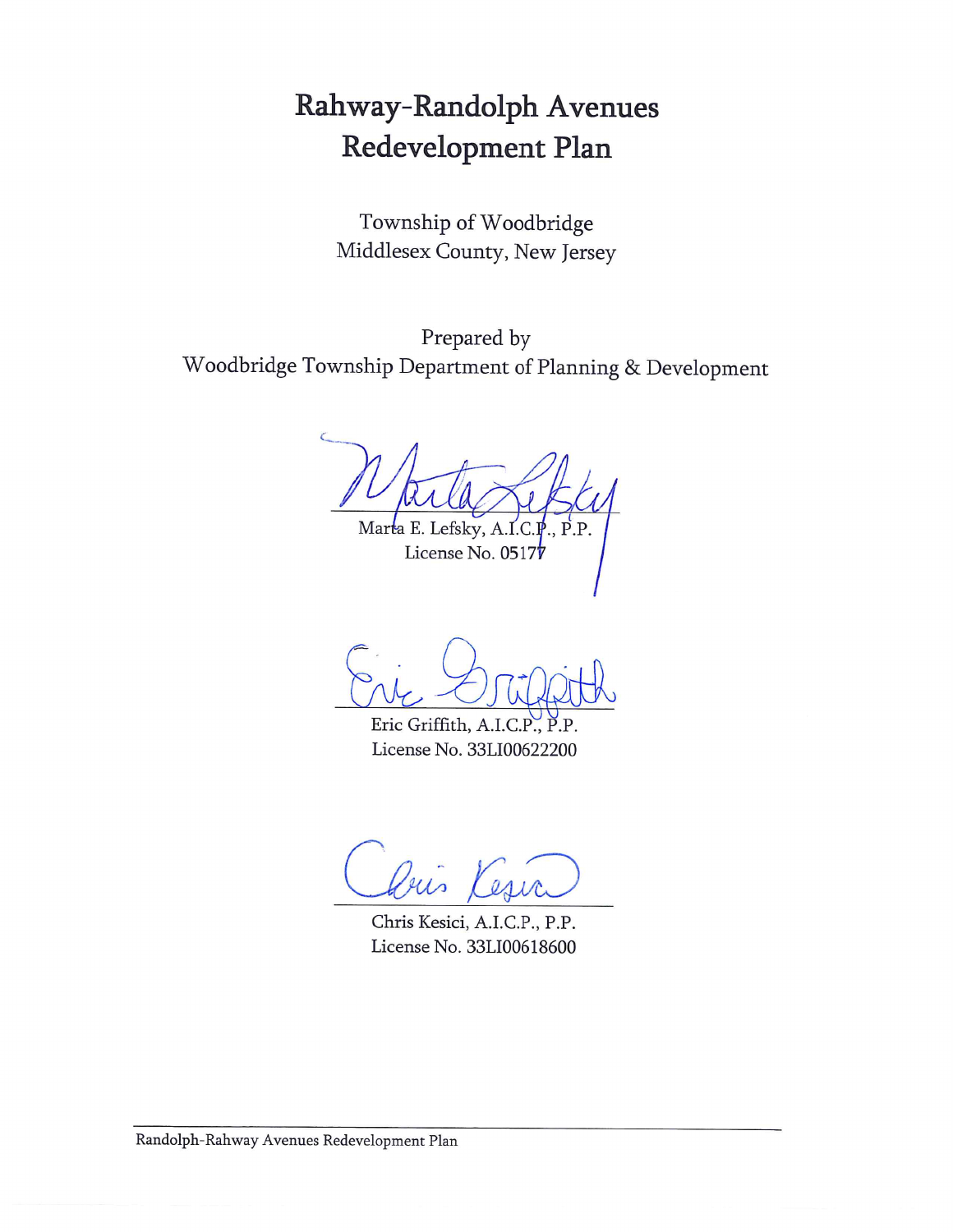# Table of Contents

| II. RAHWAY-RANDOLPH AVENUES REDEVELOPMENT AREA ZONING  9 |  |
|----------------------------------------------------------|--|
| RAHWAY-RANDOLPH AVENUES REDEVELOPMENT ZONING STANDARDS 9 |  |
|                                                          |  |
|                                                          |  |
|                                                          |  |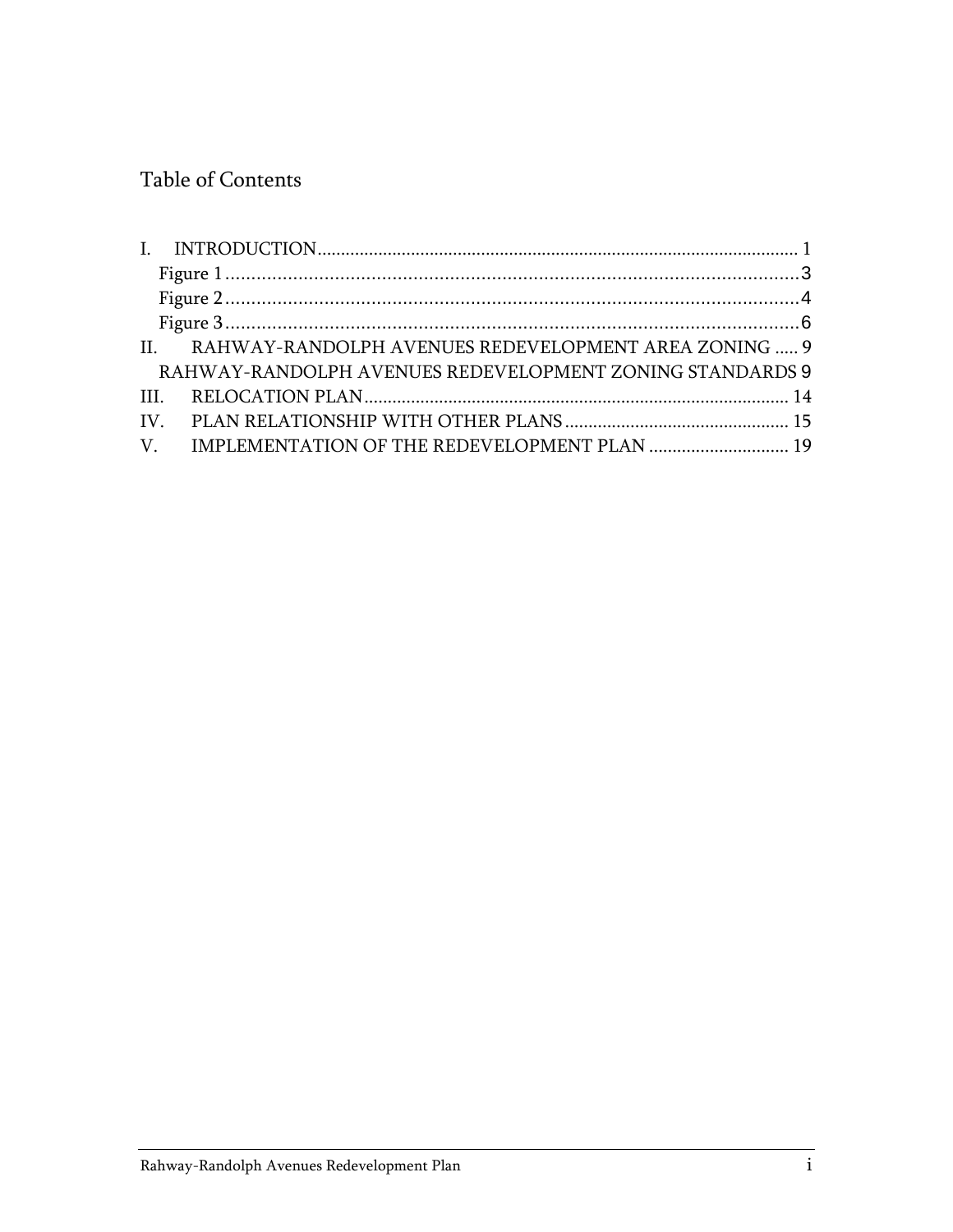# <span id="page-3-0"></span>I. INTRODUCTION

This Redevelopment Plan represents an opportunity to improve and better utilize industrial and vacant spaces in the Avenel section of Woodbridge Township. This plan will transform designated properties into productive light industrial and commercial uses at the intersection of Rahway and Randolph Avenues. This Redevelopment Area should be a highly desirable location for businesses to thrive.

The redevelopment of the intersection of Rahway and Randolph Avenues presents unique challenges.

In response to the physical and economic conditions at the intersection of Rahway and Randolph Avenues, the Township Council requested that the Planning Board evaluate properties at that intersection as an "area in need of redevelopment" on July 9, 2008. The Council concluded that the Area did meet the criteria to be designated as "area in need of redevelopment" on August 5, 2008.

# STATUTORY REQUIREMENTS

According to the Local Redevelopment and Housing Law (N.J.S.A. 40:A 12A-1, et. seq.) the Redevelopment Plan shall include an outline for the planning, development, redevelopment or rehabilitation of the project area sufficient to indicate:

- Its relationship to definitive local objectives as to appropriate land uses, density of population and improved traffic and public transportation, public utilities, recreational and community facilities and other public improvements
- Proposed land uses and building requirements in the project area
- Adequate provision for the temporary and permanent relocation as necessary of residents in the project area, including an estimate of the extent to which decent, safe, and sanitary dwelling units, affordable to displaced residents will be available in the existing local housing market
- An identification of any property within the Redevelopment Area proposed to be acquired in accordance with Redevelopment Plan
- Any significant relationship of the Redevelopment Plans to:
	- A) The Master Plans of contiguous municipalities;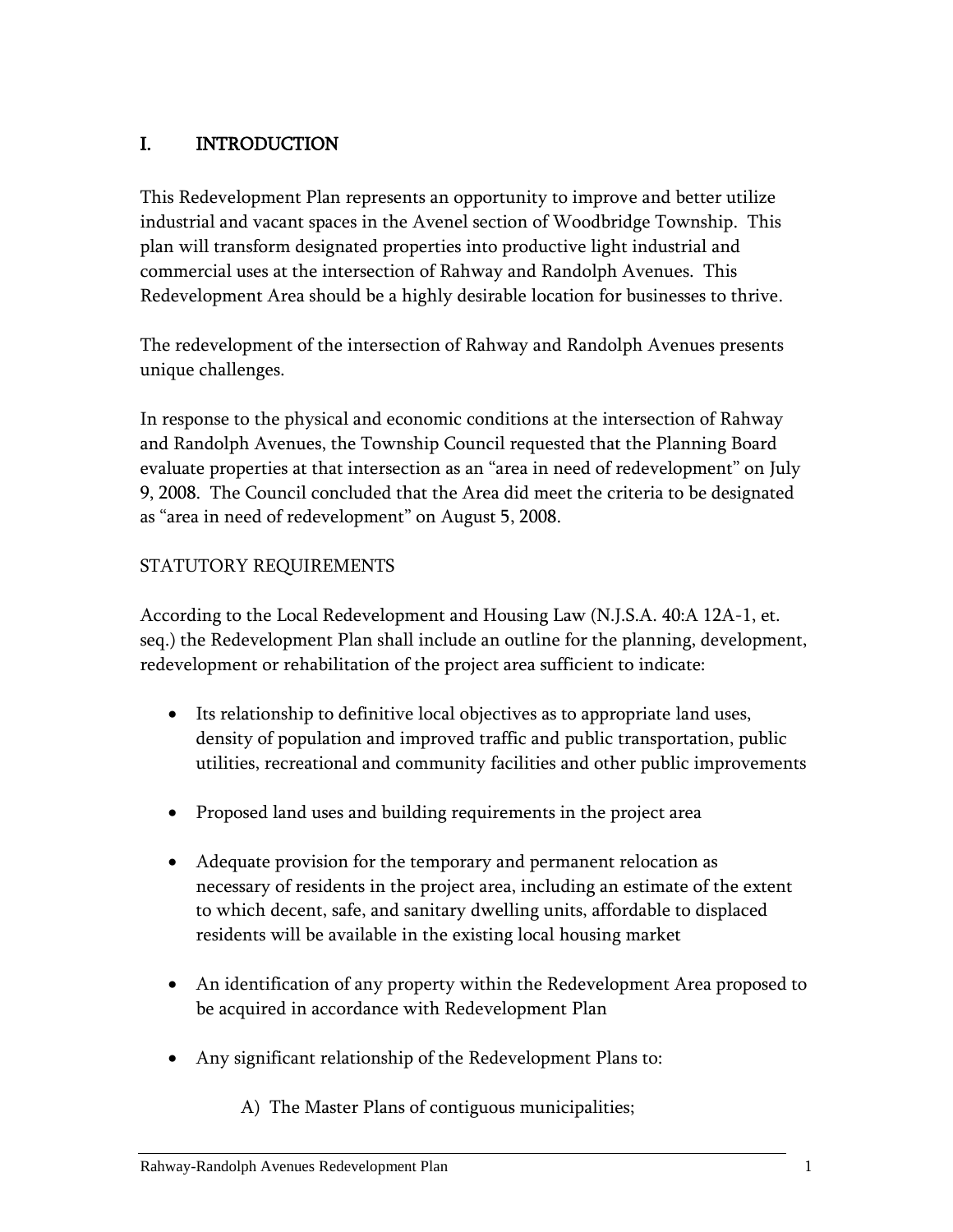- B) The Master Plan of the County in which the municipality is located; and;
- C) The State Development and Redevelopment Plans adopted pursuant to the "State Planning Act".

# PLANNING CONTEXT

The Township of Woodbridge is 24.2 square miles in size and located in northeastern Middlesex County. The Township of Woodbridge is bordered by Clark Township, the City of Rahway, the City of Linden, and Union County to the north; the Borough of Carteret, the Arthur Kill and the City of Perth Amboy to the east; the Raritan River to the south; and Edison Township to the west.

The Avenel section of the Township is generally bound by the City of Rahway and the City of Linden to the north, the Borough of Carteret to the east, St. Georges Avenue to the west, and the Port Reading Railroad to the south. The Avenel section of the Township consists of residential neighborhoods, commercial uses along Route 1, and industrial uses concentrated in the eastern portion of the town.

The Rahway-Randolph Avenue Redevelopment Area is located on the south side of Randolph Avenue and on the east side of Rahway Avenue. The Area consists of two (2) parcels, one (1) of which has frontage on Randolph Avenue and Rahway Avenue. The other property has frontage on Rahway Avenue only. The total acreage of the redevelopment area is approximately 26 acres. The following properties comprise the redevelopment area: Block 907, Lot 10.01 and Block 907, Lot 10.02.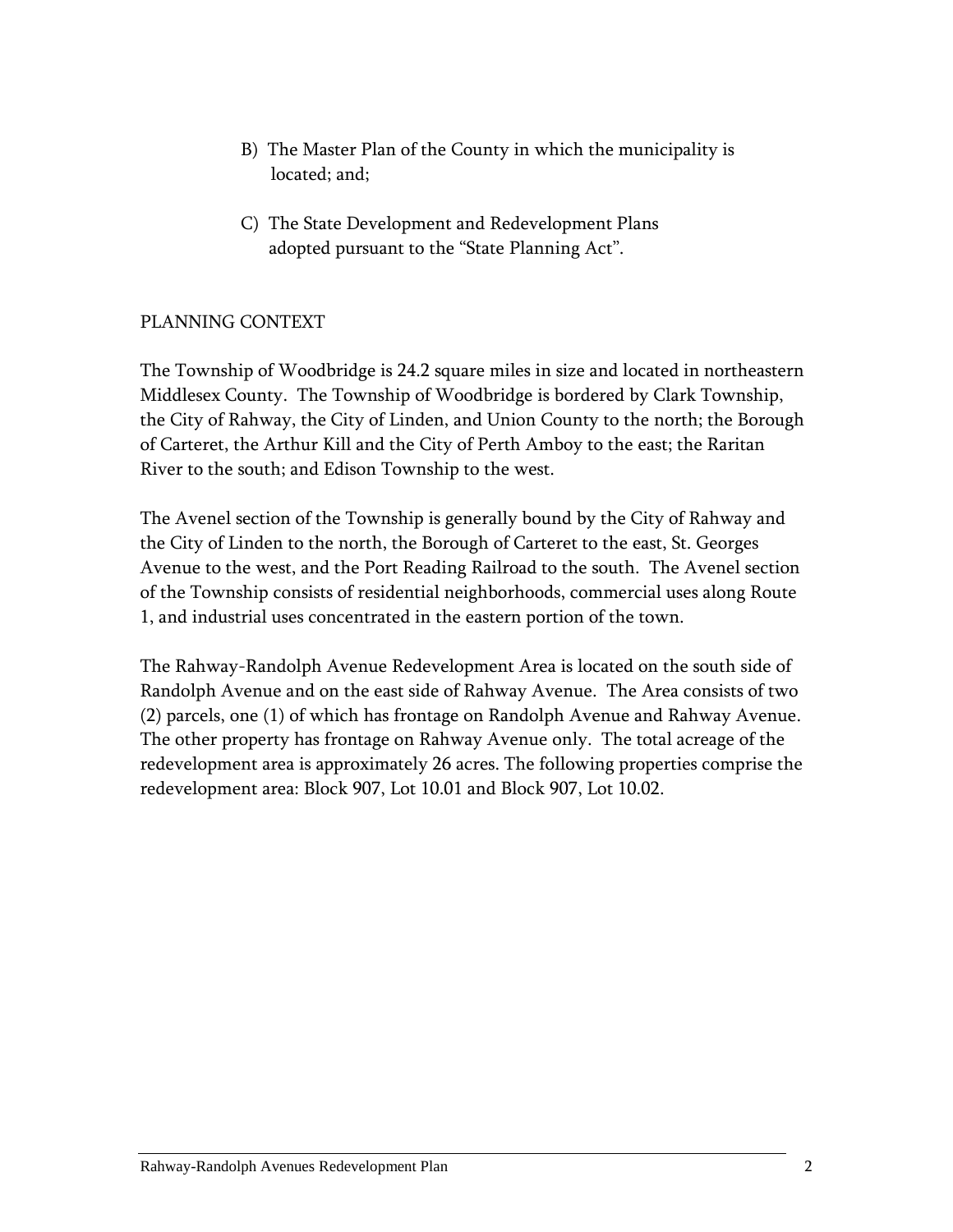Figure 1 Rahway/Randolph Avenues Redevelopment Area

<span id="page-5-0"></span>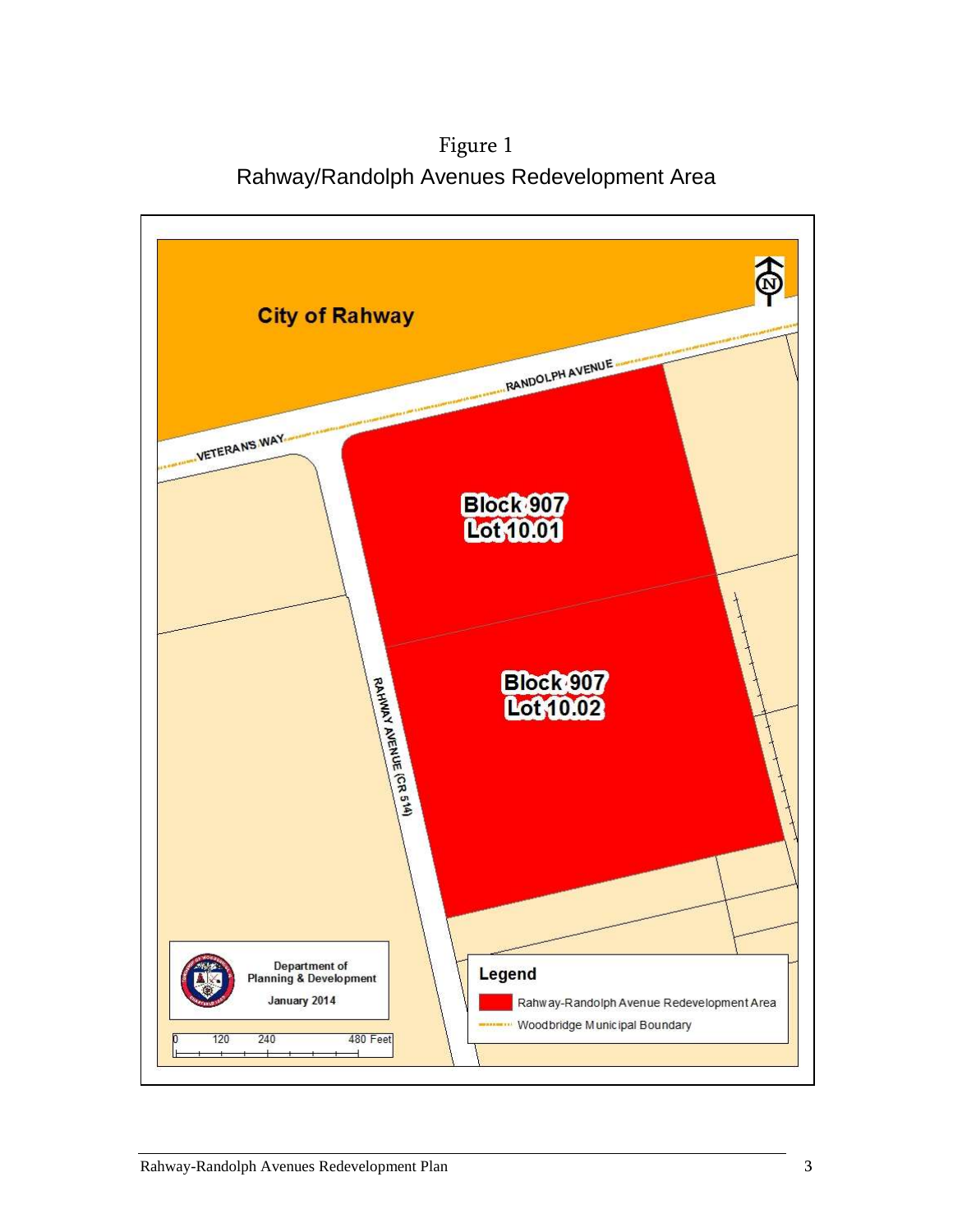<span id="page-6-0"></span>Figure 2 Rahway/Randolph Avenues Redevelopment Area

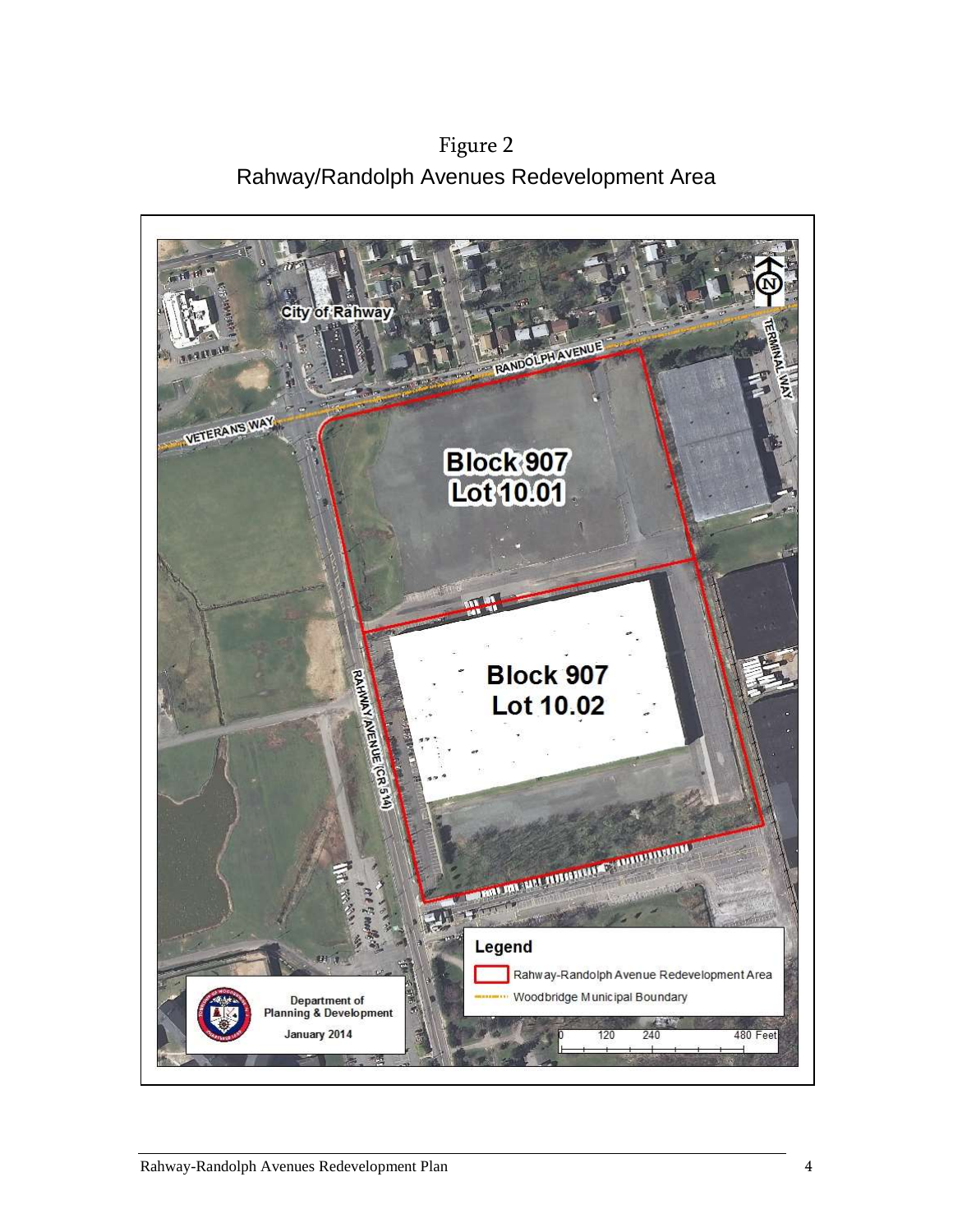#### HISTORY OF AVENEL

The Avenel section of Woodbridge Township was once known as "Demarest on the Hill" after the Demarest colonial family. Captain Demarest later founded the community of Avenel which he named after his daughter. Avenel developed as an active residential community with its own schools, churches, and small businesses. Today, a large portion of Avenel remains residential, however, the eastern portion of Avenel, in which the Redevelopment Area is located, exclusively contains light industrial uses and extensive commercial uses are located along Route 1, also in close proximity to the Redevelopment Area.

Avenel is one of three towns in the Township with a New Jersey Transit train station. Avenel is also the location of East Jersey State Prison, which is located directly across Rahway Avenue from the redevelopment area.

#### MASTER PLANNING AND ZONING DESIGNATION HISTORY

The Township Master Plan was adopted in February 2009 and reexamined in 2016. The current zoning for this area is M-1: Light Industrial. The 1990 Master Plan recommended this area for industrial use. The current Master Plan recommends this area for Rehabilitation.

#### PLAN GOALS

The overall goal of this Redevelopment Plan is to address the existing conditions that have negatively impacted the Area and comprehensively upgrade the area for redevelopment. The Township aims to reach the following goals:

- To stimulate economic investment in the Area
- To promote the effective use of all the Redevelopment Area property and to increase property tax base
- To promote the conservation of energy resources and promote the utilization of renewable energy sources
- To redevelop land occupied by obsolete structures and uses
- To exclude residential uses from commercial and industrial areas
- To improve the physical appearance of the Area.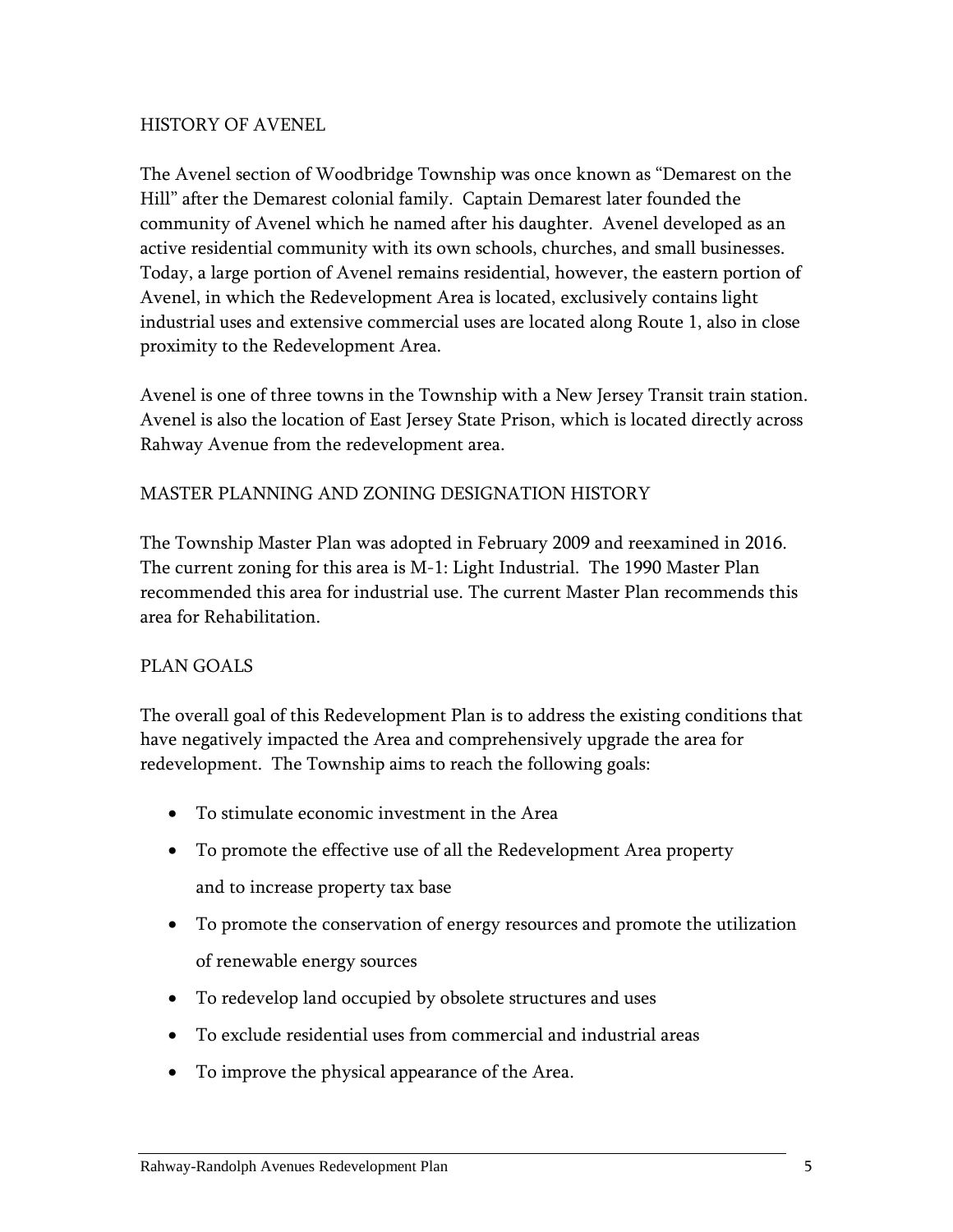Figure 3 Current Zoning

<span id="page-8-0"></span>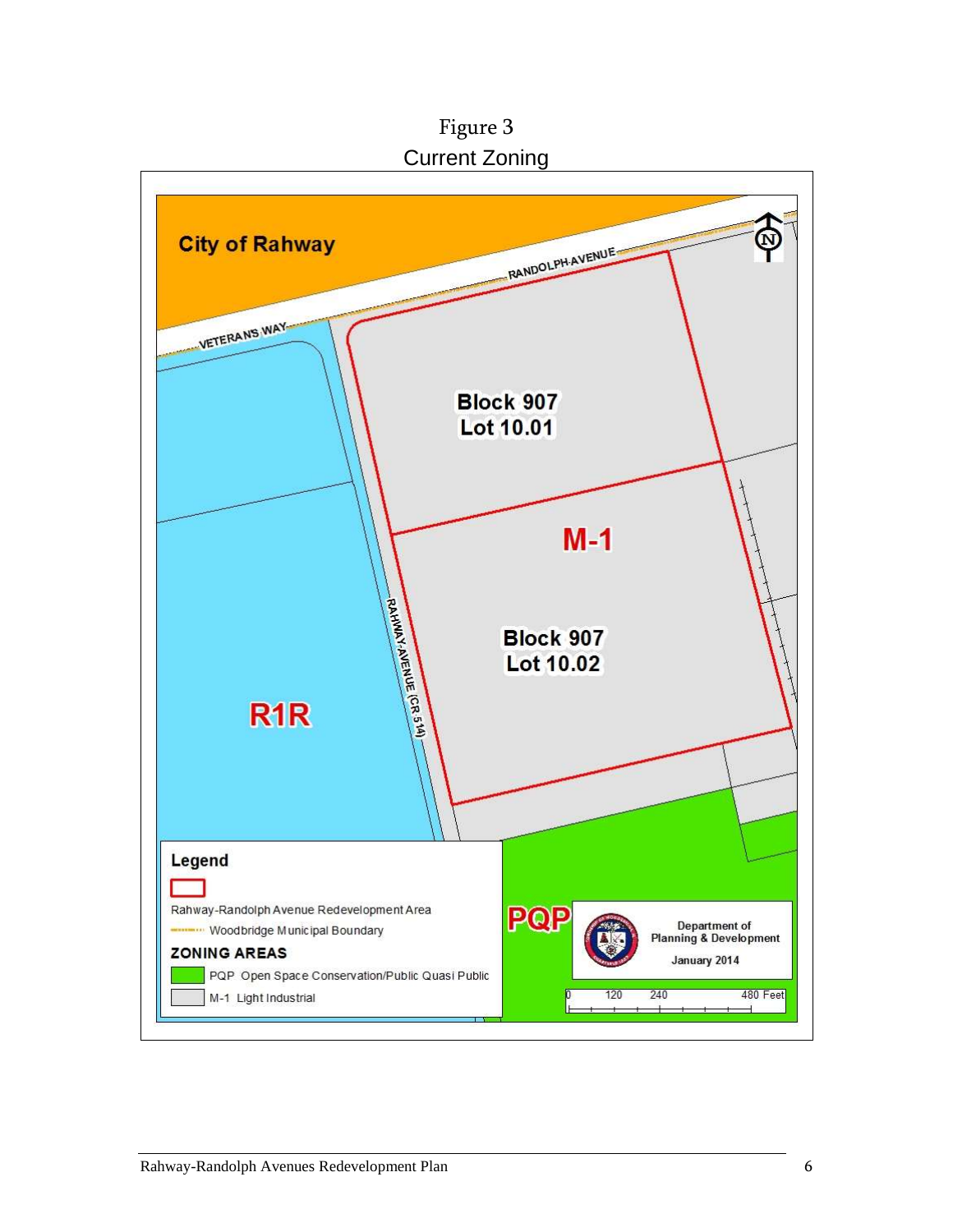# RELATIONSHIP OF PLAN TO THE TOWNSHIP LAND USE AND DEVELOPMENT ORDINANCE (APPLICATION & PROCESS)

The Redevelopment Area shall be redeveloped in accordance with the standards detailed in this Redevelopment Plan. This Plan supersedes the use and bulk provisions of the Township Land Use and Development Ordinance (Chapter 150) for the Redevelopment Area unless specifically referenced. Other Township regulations affecting developments that are in conflict are superseded by this Plan; however, existing engineering standards, performance standards and definitions shall apply.

In connection with site plan or subdivision applications, the Planning Board may grant deviations from the regulations contained within this Redevelopment Plan where by reason of exceptional narrowness, shallowness or shape of a specific piece of property or by reason of exceptional topographic conditions, pre-existing structures and physical features uniquely affecting a specific piece of property, the strict application of any area, yard, bulk or design objective or regulation adopted pursuant to this Redevelopment Plan would result in peculiar and exceptional practical difficulties to, or exceptional or undue hardship upon, the developer or redeveloper of such property. The Planning Board may also grant a deviation from the regulations contained within this Redevelopment Plan related to a specific piece of property where the purposes of this Redevelopment Plan would be advanced by such deviation from the strict application of the requirements of this Plan and the benefits of granting the deviation would outweigh any detriments.

The Planning Board may grant exceptions or waivers of design standards from the requirements for site plan or subdivision approval as may be reasonable and within the general purpose and intent of the provisions for site plan review and/or subdivision approval within the Plan, if the literal enforcement of one or more provisions of the Plan is impracticable or would exact undue hardship because of peculiar conditions pertaining to this site. No deviations may be granted under the terms of this section unless such deviations can be granted without resulting in substantial detriment to the public good and will not substantially impair the intent and purpose of the Redevelopment Plan.

No deviations may be granted which will result in permitting a use that is not a permitted use within this Redevelopment Plan. Any deviations from standards of this Plan that results in a "d" variance pursuant to N.J.S.A. 40:55D-70d shall be addressed as an amendment to the Plan rather than via variance relief through the Township's Zoning Board of Adjustment. An application requesting a deviation from the requirements of this Redevelopment Plan shall provide public notice of such application in accordance with the public notice requirement set forth in N.J.S.A.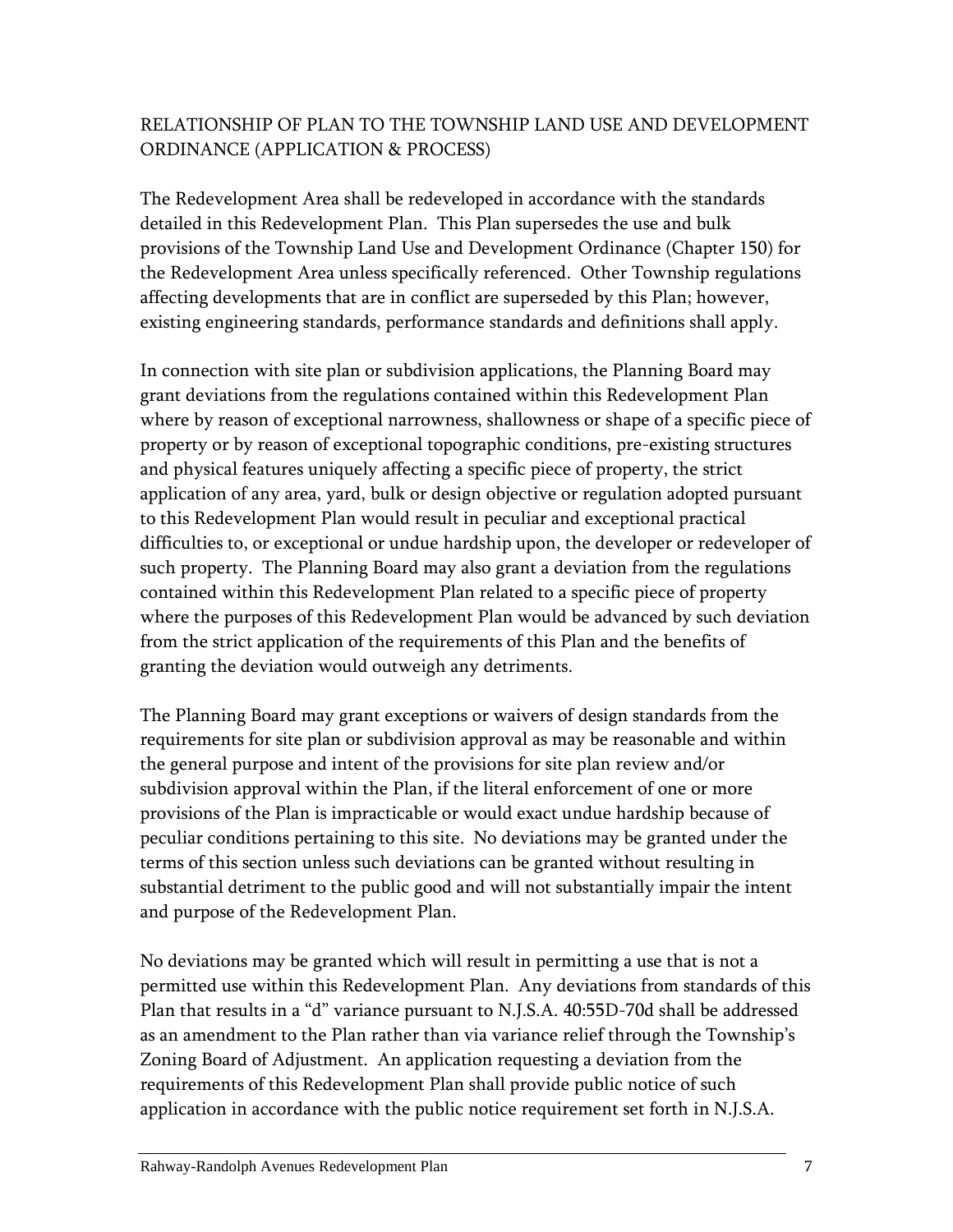40:55D- 12a.&b. All development must be approved by the Planning Board and shall be submitted through the normal site plan and subdivision procedures as identified as N.J.S.A. 40:55D, et seq.

Final adoption of this Redevelopment Plan by the Township Council shall be considered an amendment to the Township of Woodbridge Land Use and Development Ordinance and Zoning Map. Unless otherwise defined in the Plan, terms used in this Plan shall have the same meaning as defined in the Township's Land Use and Development Ordinance.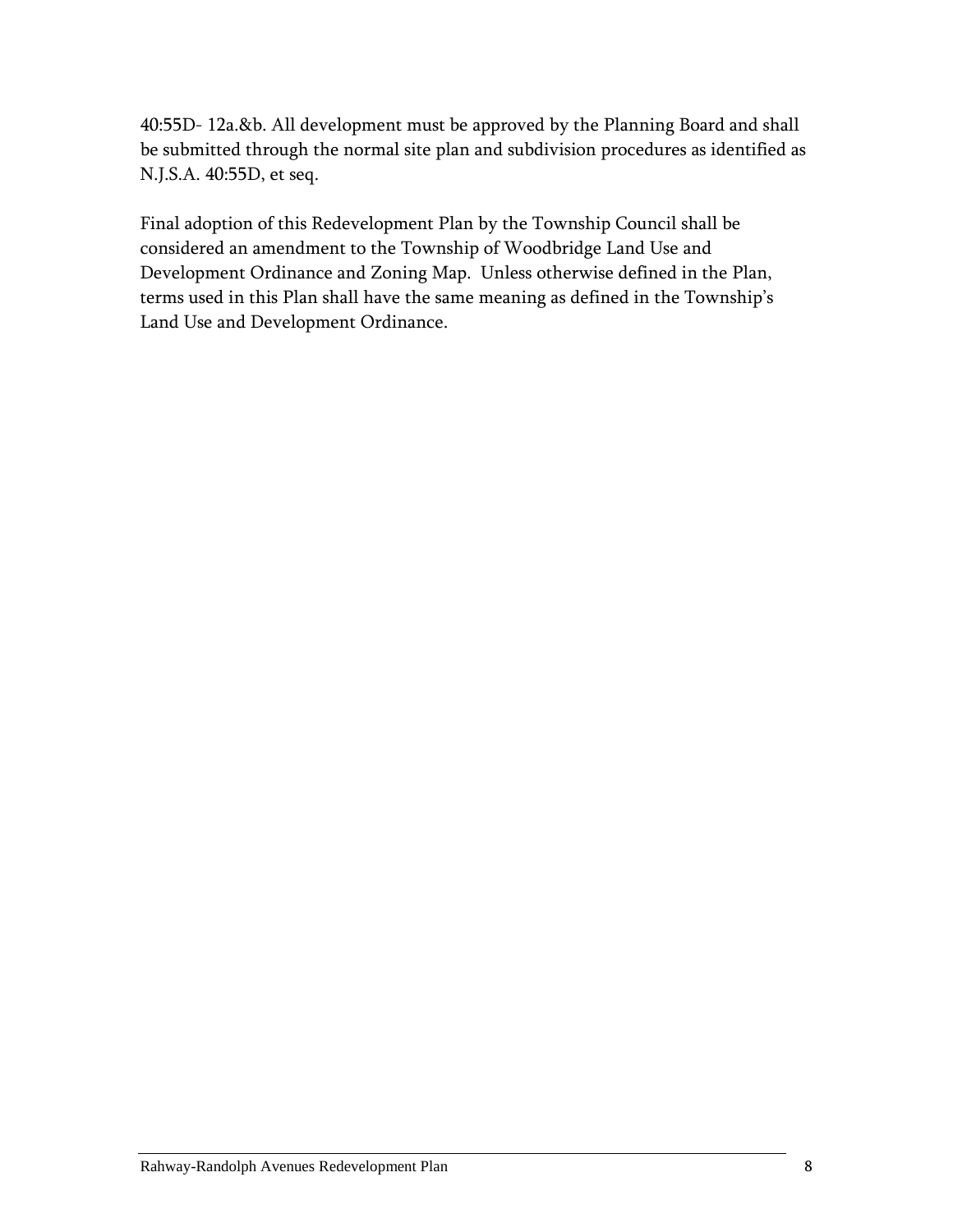# <span id="page-11-0"></span>II. RAHWAY-RANDOLPH AVENUES REDEVELOPMENT AREA ZONING

A review of the existing conditions in the Redevelopment Area, together with an assessment of the current zoning, reveals that a new zoning district can be created. This new zoning scheme will provide expanded opportunities for redevelopment.

# <span id="page-11-1"></span>RAHWAY-RANDOLPH AVENUES REDEVELOPMENT ZONING STANDARDS

#### Permitted Uses:

A building may be erected, altered or used and a lot or premises may be occupied and used for any of the following purposes:

- Manufacturing and assembly
- Fiduciary Institutions and retail banking
- Retail and commercial merchandise and service establishments
- Pharmacies, including 24-hour pharmacies
- Fabrication and assembly of products
- Indoor sports and amusement facilities
- Self-storage facilities
- Processing, production and packing facilities, including facilities
- Cell towers
- Twenty-four hour convenience stores, either stand-alone or including the sale of petroleum products such as gas and diesel fuel
- Restaurants (including fast food, drive-thru, and dine-in), diners and delis
- Green energy producing entities and their structures, including ground and rooftop-mounted solar electric-generating facilities
- Green technology and laboratory or utility buildings
- Data centers
- Warehouses, wholesale sales, storage and distribution, and outlet stores
- In addition to the above, any industry not inconsistent with the above that is similar in purpose, function, character and effort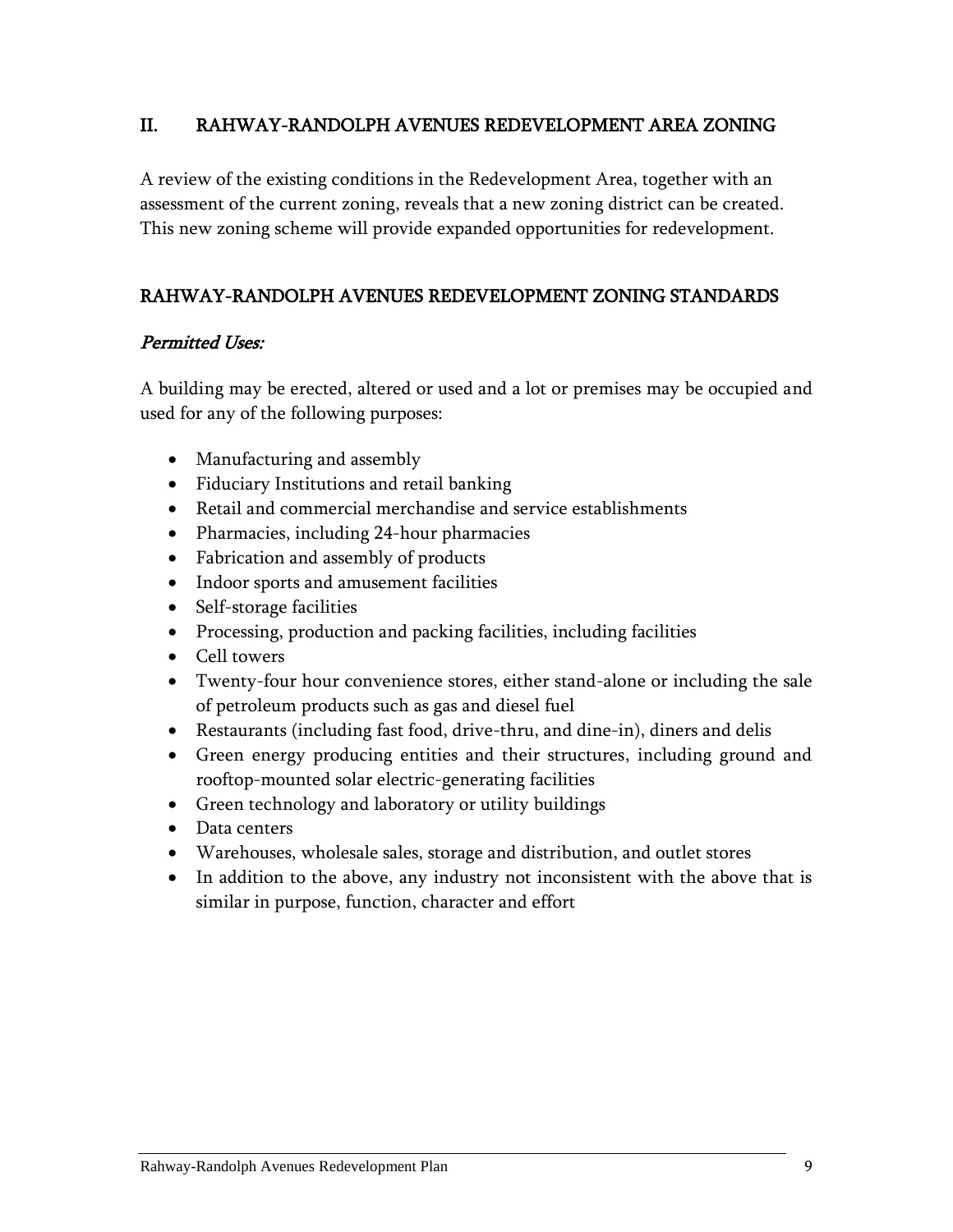# Bulk Standards:

#### Principal Building:

- Minimum lot size: one (1) acre
- Minimum lot width: 150 feet
- Minimum lot depth: 200 feet
- Minimum front yard setback (measured from the future street right-of-way): 50 feet.
- Minimum rear yard setback: 50 feet. (Where a corner lot is present a second rear yard setback may be reduced to a minimum of 25 feet)
- Minimum each side yard setback: 30 feet
- Maximum lot coverage: 65%
- Maximum impervious coverage: 90%
- Minimum gross floor area: 1,000 square feet
- Maximum building height: 60 feet above the average exterior grade around the building. Building height is measured from the top of the roof and parapets, chimneys and equipment can exceed the height limitations.
- Maximum distance between buildings: More than one principal building on a lot shall provide a minimum open unoccupied area between buildings equal to 75% of the height of the adjoining building or buildings, but not less than 15 feet.
- Maximum floor area ratio: 1.5:1

# Accessory buildings:

- Accessory buildings shall be set back one foot for each one foot of building height, but not less than 15 feet from a property line, except where the yard abuts a residential zone, where the accessory building shall meet all the setback requirements of a principal building. Accessory buildings are not permitted in the required front yard
- All accessory structures shall not exceed the height requirements applicable to the principal structure

# Green Buildings:

- All buildings are encouraged to be LEED-certified buildings
- Proposed energy saving techniques are encouraged to be provided as part of architectural plans and renderings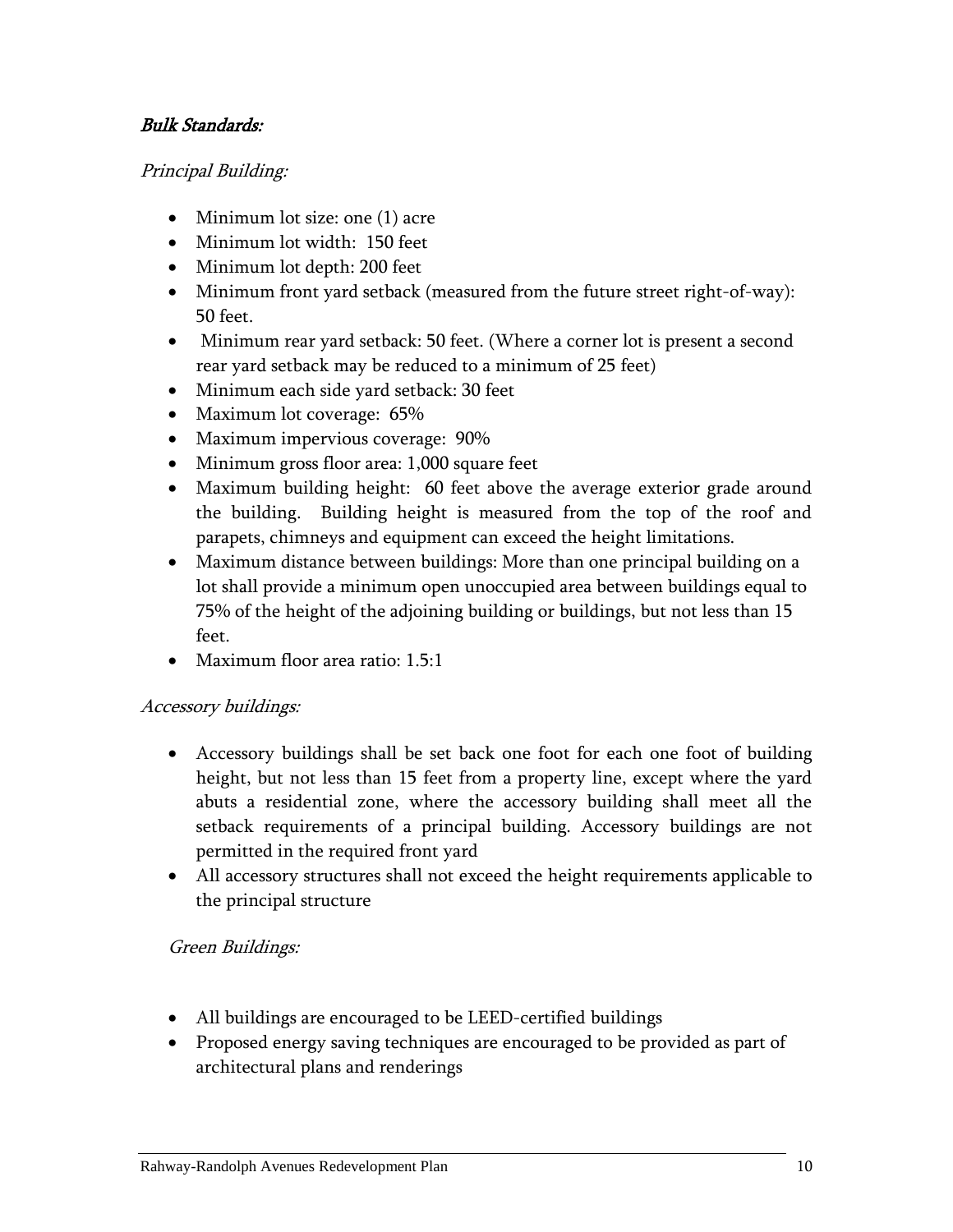New development or rehabilitation of existing buildings are encouraged to employ green building practices (refer to the Township's Green Building Checklist)

# Additional Standards:

# Parking:

- Off-street parking and loading areas shall be coordinated with the public street system serving the area to reduce conflicts with through traffic, obstruction with pedestrian circulation, and vehicle thoroughfares
- All right angled parking spaces shall be nine (9) feet in width and eighteen (18) feet in depth
- Aisles accommodating two-way traffic shall be a minimum of twenty four (24) feet in width
- The number of parking spaces shall be determined by the requirements found in the Land Use and Development Ordinance of the Township of Woodbridge

# Driveways:

- The maximum driveway width shall be no more than 50FT
- Curbs cuts and site driveways shall be sized to accommodate the safe access and egress of large tractor trailers and emergency services equipment.
- Existing curb cuts at the properties may remain as currently located and configured.

# Circulation:

- To the extent practical in light of the nature of the development, parking areas should be interconnected with adjacent properties, and utilize common entrances and exits, to minimize the number of vehicular access points wherever possible
- To the extent practical in light of the nature of the development, a comprehensive network of sidewalks and pedestrian passageways should connect the parking lots with the front, side and rear of the buildings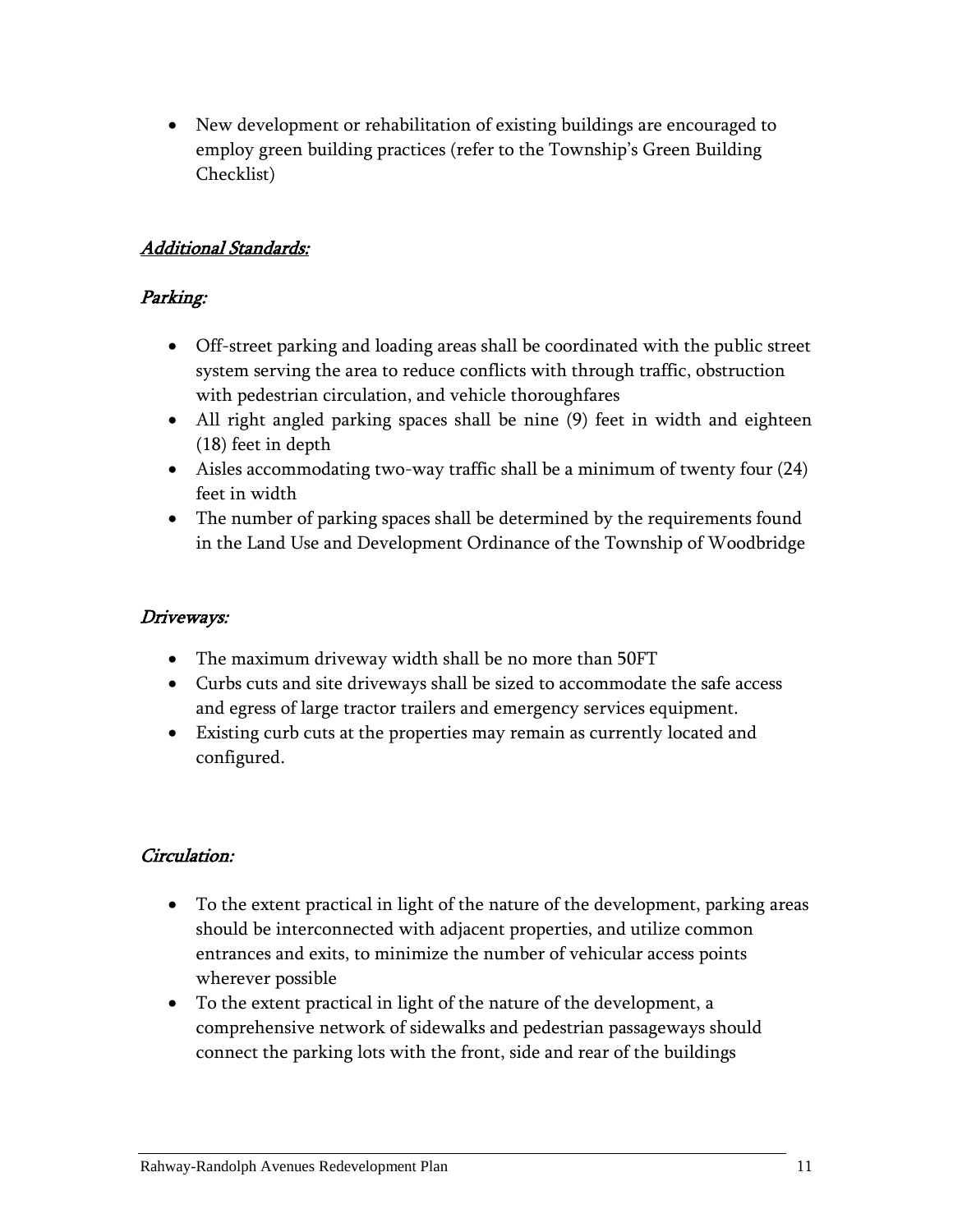# Loading:

- Loading docks, truck parking, outdoor storage, trash dumpsters, trash compaction shall be incorporated into the overall design of the building and the landscaping so that the visual and acoustic impacts of these functions are controlled and reasonably screened or buffered from adjacent properties and public streets.
- Screening materials must be the same as, or of equal quality to, the materials used for the primary building and landscaping. All service areas should be screened with a combination of either low walls, decorative fencing and/or landscaping
- Loading docks and delivery facilities must be separate from customer parking and pedestrian areas
- Loading dock areas and service areas shall be located in areas of low visibility
- The number and size of loading spaces shall be determined by the requirements found in the Land Use and Development Ordinance of the Township of Woodbridge
- Any designated loading spaces shall be a minimum 12FT in width, 45FT in length, and 15FT of vertical clearance

# Buffering and Screening:

- No parking shall be permitted in the buffer
- Any storage or display of goods, materials and/or equipment shall be reasonably screened from view from any public right-of-way and residential uses to the satisfaction of the Planning Board
- Abutting residential development shall be screened from view using a combination of fencing, plantings and/or berming
- The solid waste and recycling storage areas shall be enclosed by an opaque block wall or solid wood fence at least six feet in height and landscaped on all street frontages.

# Lighting:

- Accent lighting on buildings is encouraged
- Lighting shall be shielded to prevent glare on adjacent properties
- Site lighting shall be provided at the minimum level to accommodate safe pedestrian and vehicular movements without causing any off-site glare
- Any existing parking lot lights may remain. New parking lot lights located within 30 feet of any public street shall not exceed 20 feet in height.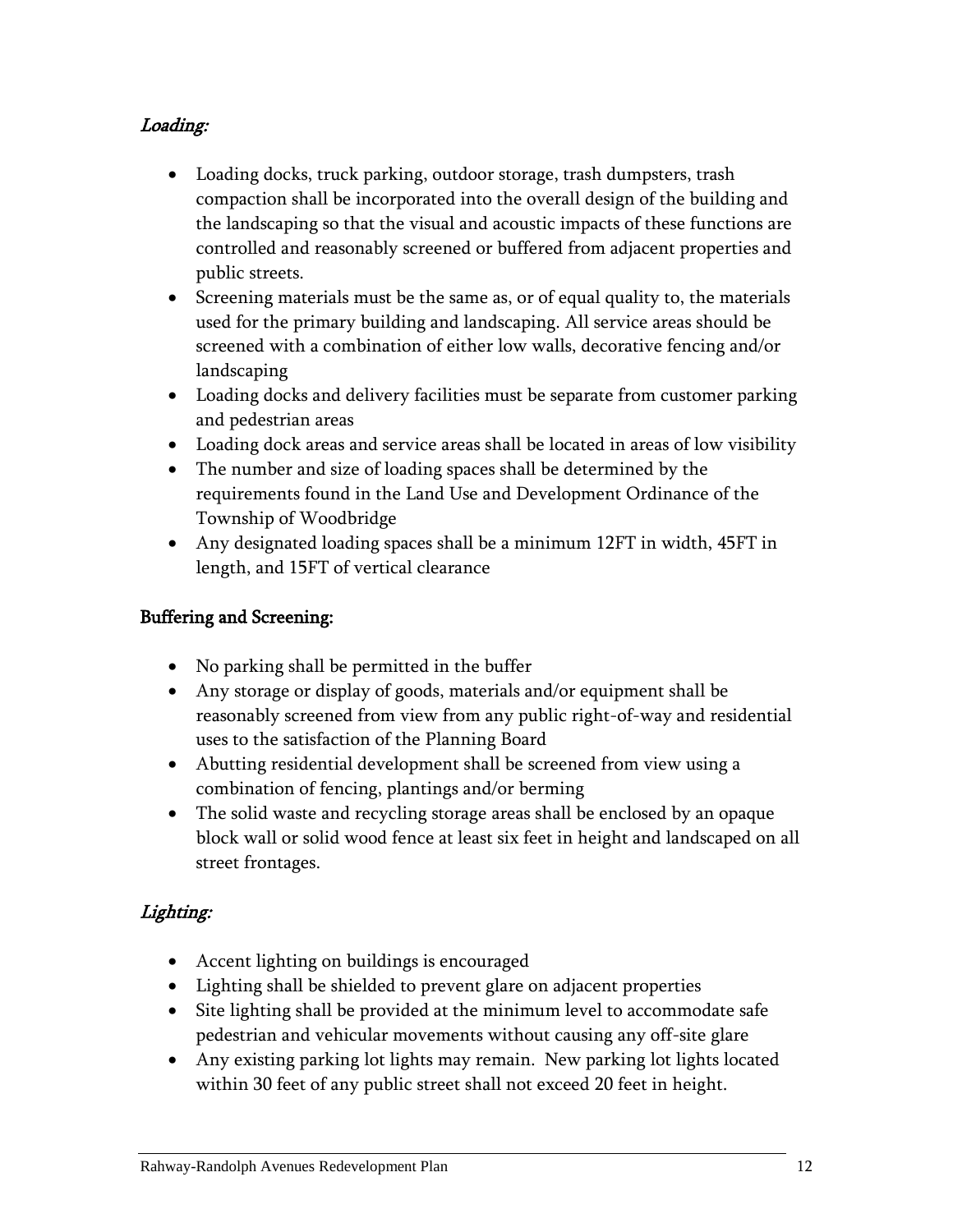- The maximum lighting height for industrial uses shall be 40FT; all other uses shall have a maximum lighting height of 20FT
- Lighting shall be shielded to prevent glare on nearby residential properties

# Utilities:

 Wherever possible, all public and municipal utilities shall be located underground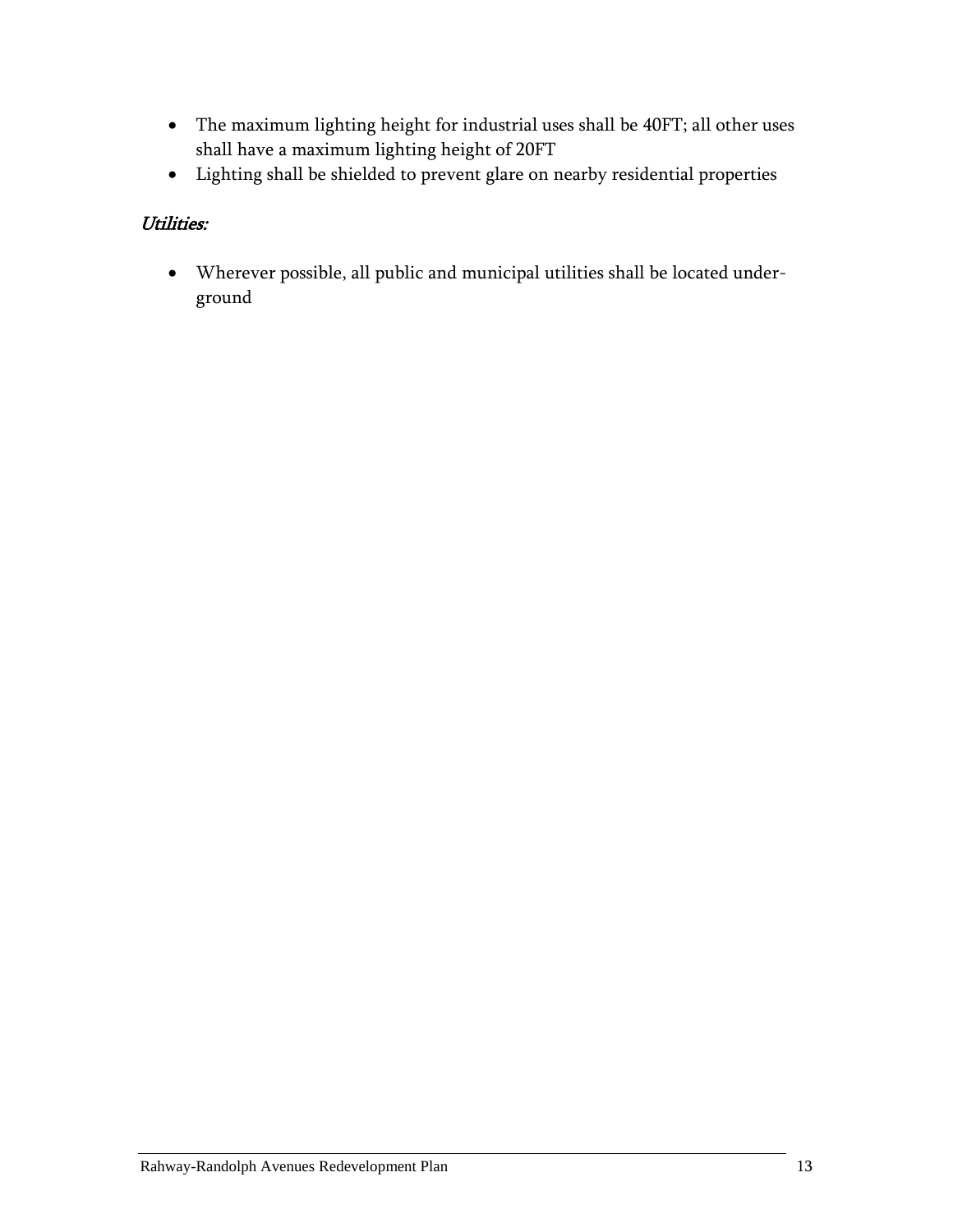# <span id="page-16-0"></span>III. RELOCATION PLAN

Since all of the properties comprising the Redevelopment Area are owned by separate entities which intend to seek designation as the redeveloper, the Township will not need to exercise condemnation powers over any portion of the Redevelopment Area. Presently, there is only one tenant conducting business within the Redevelopment Area and the designated redeveloper shall do its utmost to ensure that the existing tenant need not be relocated.

If, for some reason relocation of the existing tenant becomes necessary, it is anticipated that the designated redevelopers will address any relocation needs of that tenant through acquisition of parcels. The Township of Woodbridge, however, will provide any displaced tenants with the appropriate relocation assistance, pursuant to applicable State and Federal law should relocation be necessary. Such assistance will be provided through an appropriately designated office which will assist in any relocation of persons, businesses or other entities. Further, the Township of Woodbridge and the surrounding area contains sufficient land and buildings which would be appropriate for relocation of existing businesses from the Redevelopment Area. If relocation is not directly caused by the Redevelopment Plan, the Township assumes no responsibility for relocation of businesses.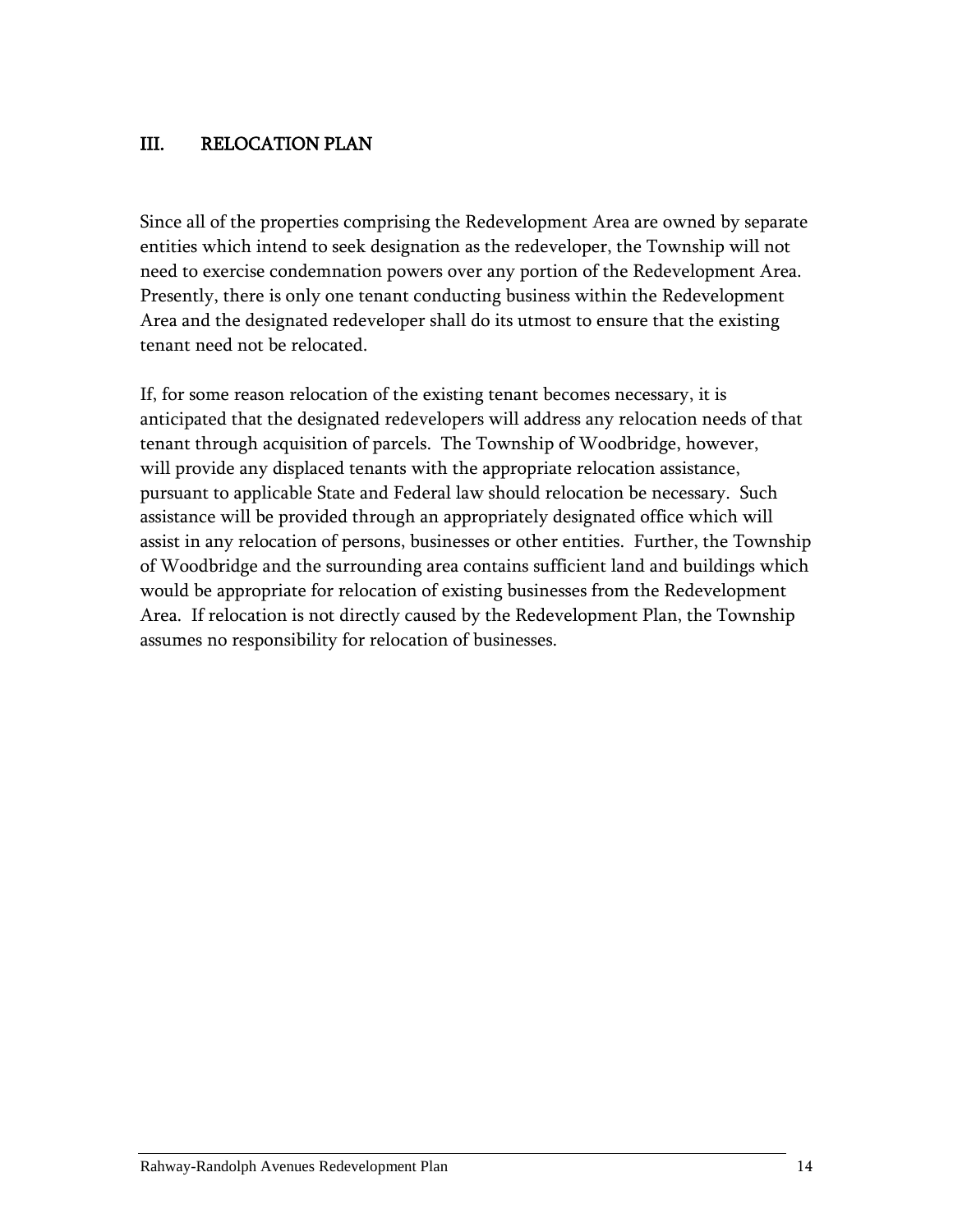# <span id="page-17-0"></span>IV. PLAN RELATIONSHIP WITH OTHER PLANS

# RELATIONSHIP TO THE TOWNSHIP MASTER PLAN

The Township of Woodbridge's last comprehensive Master Plan was prepared in February 2009. The Master Plan recommended this area be devoted to rehabilitation.

The Master Plan adopted the following goals that are relevant to this Plan:

- To encourage and control commercial development by limiting regional commercial and office development to major highway corridors
- To expand retail services in appropriate locations to meet the future shopping needs of Township residents
- To discourage strip commercial development through stringent site planning standards, including the use of common rear yard parking areas and unified sign plans
- To minimize conflicts between residential and non-residential development through appropriate lighting, buffering, landscaping, loading, parking and storage standards
- To continue attracting premier Retail, Industrial and Office end users to the Township
- To expand and protect the Township's ratable base through the attraction and retention of nationally known and respected companies
- To control industrial development by limiting industrial development to land suitable for industrial use

# MASTER PLANS OF ADJACENT MUNICIPALITIES

The Rahway Avenue-Randolph Avenue Redevelopment Area is located close to the municipal border of the City of Rahway. The City of Rahway adopted its Master Plan in October 1996. The land uses found across Randolph Avenue in the City of Rahway, though not similar to the land uses proposed in this Plan, are not expected to be affected by the redevelopment area. Additional standards have been included in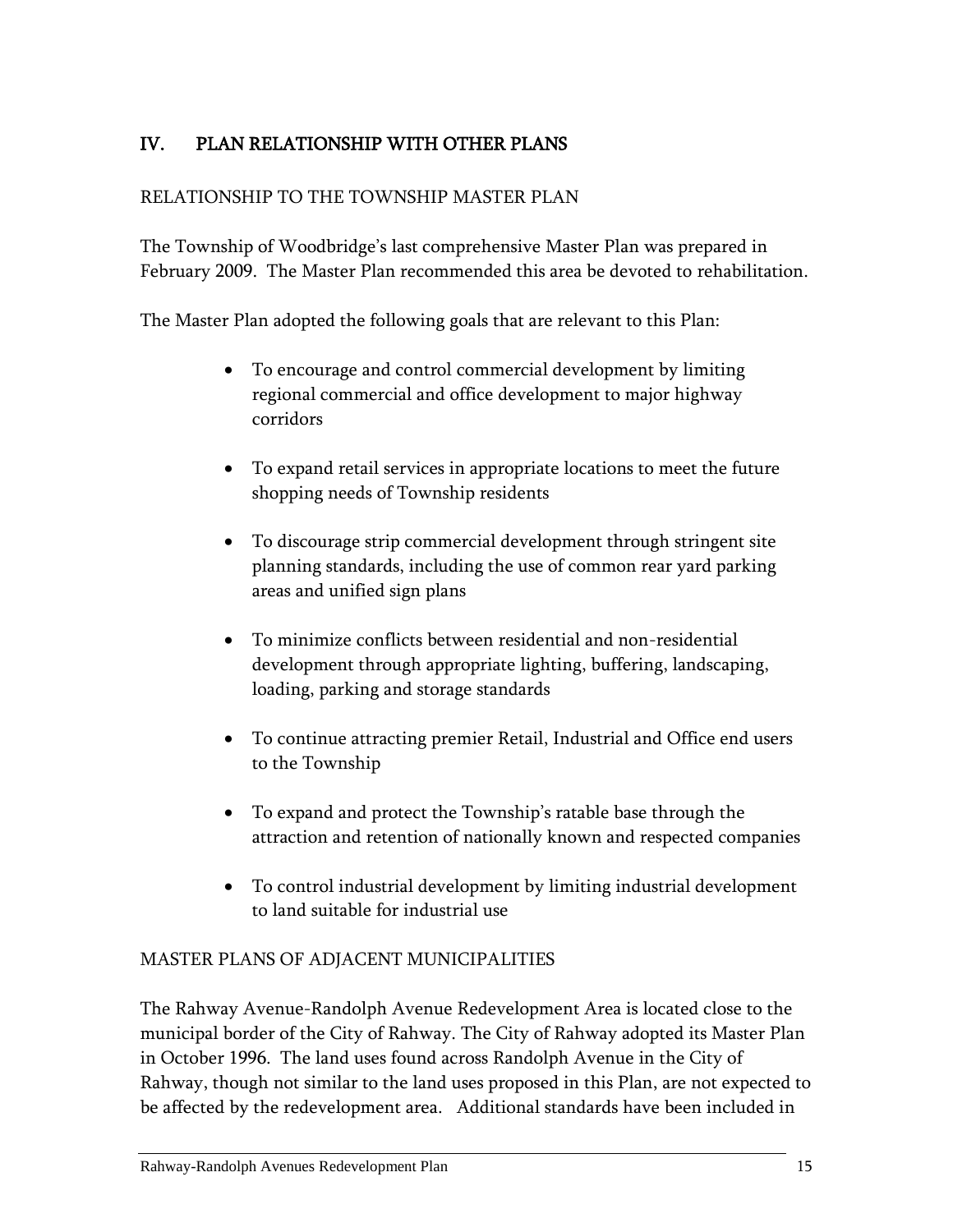this Plan to protect the existing residential neighborhood along Randolph Avenue in Rahway. This Rehabilitation Plan is consistent with the goals and objectives of the City of Rahway Master Plan.

# MIDDLESEX COUNTY PLANS

# Middlesex County Growth Management Strategy

Between 1990 and 1995, Middlesex County prepared phased Growth Management Strategy to address infrastructure need, regional design and growth management strategies. The County was subdivided into four regions. Woodbridge Township is located in the northeast region, as were all neighboring municipalities.

Phase I of the plan found that large levels of public & private investment were necessary to maintain infrastructure with the highest cost items being maintenance and improvement to sewers, parks and roads.

Phase II of the plan focused on managing actual growth pertaining to five specific case studies. None of the case studies focused on areas of Woodbridge.

Phase III of the study, three primary recommendations were made as part of the Metropark Case Study:

- Traffic congestion inhibits growth in the area. Access to Metropark is limited by the narrow rail underpasses and New Jersey Transit's parking expansion will place an even greater burden on local roads. Transportation management measures should be implemented intensively for this area.
- The NJ Transit parking deck project includes the construction of space for retail facilities to better serve commuter needs. Additional retail development to serve nearby office workers should be evaluated.
- Growth in this study area is limited by increasingly scarce buildable land and the need for increased sewage capacity in the Township. A stormwater management plan should be developed for the entire South Branch of the Rahway River drainage area in order to determine the most effective stormwater control measures.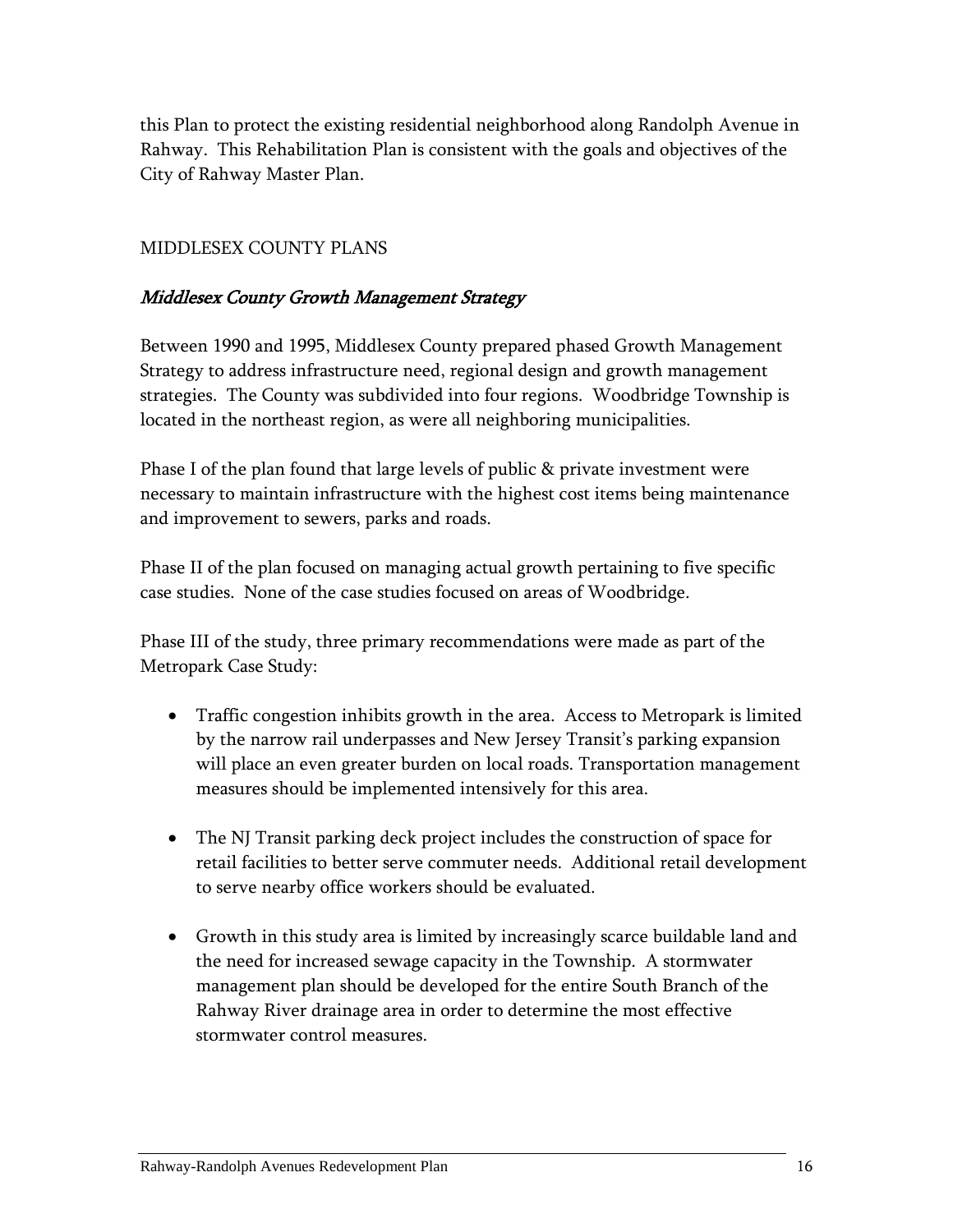This Redevelopment Plan is consistent with the recommendations discussed in the Middlesex County Growth Management Strategy and may serve to offer some of "the retail development" contemplated for neighboring office workers.

# Consistency with Middlesex County Master Plan

The Rahway Avenue-Randolph Avenue Redevelopment Plan is generally consistent with the elements of the Middlesex County Master Plan, a document that addresses sprawl and sustainability in the region. The Rahway Avenue-Randolph Avenue Redevelopment Plan relates directly to the goals, values and objectives of the Middlesex County Master Plan which aims to:

- Make fuller use of existing transportation lines and facilities. The County Plan anticipated that public transportation would achieve greater significance as a necessary alternative to the private automobile, with its attendant problems of pollution, energy availability, and congestion
- Find a more feasible alternative to the present situation of "strip"commercial development found on major roads, and single-family homes on unnecessarily large lots
- "Cluster" future growth around definable town centers and transportation facilities to include commercial and office employment as well as residential, with land use intensity decreasing as distance from the town center increases

# New Jersey State Development & Redevelopment Plan

The Rahway Avenue-Randolph Avenue Redevelopment Plan is consistent and would effectuate the plans and policies of the New Jersey State Development and Redevelopment Plan (SDRP), adopted in 2001. The SDRP is a unique document that guides State-level development and redevelopment policy as well as local and regional planning efforts. This Plan is consistent with the following statewide goals in the SDRP.

- Revitalize the State's cities and towns
- Promote beneficial economic growth, development and renewal for all residents of New Jersey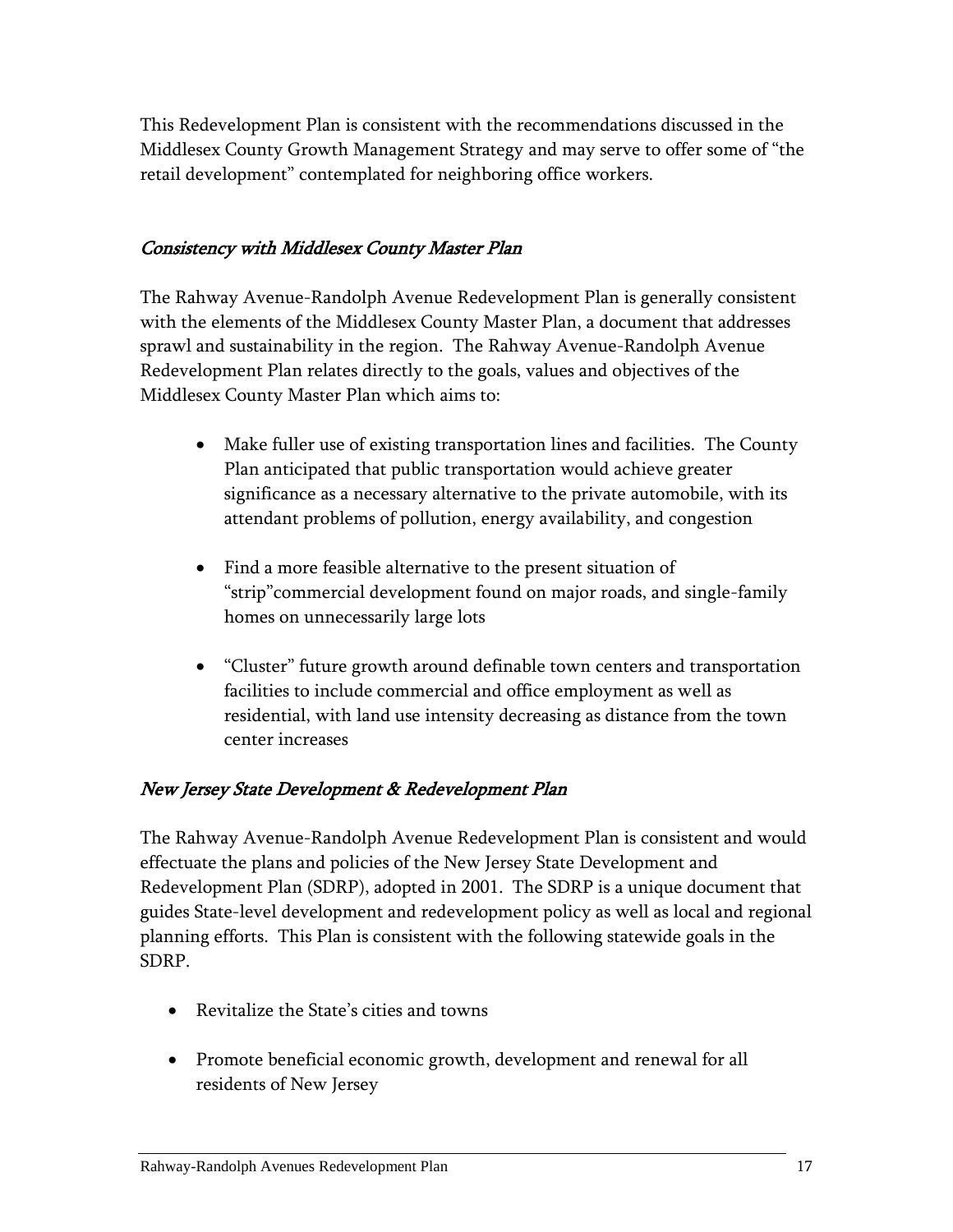- Protect the environment, prevent and clean up pollution
- Provide adequate public facilities and services at a reasonable cost
- Preserve and enhance areas with historic, cultural, scenic, open space, and recreational value
- Ensure sound and integrated planning and implementation statewide

The SDRP also includes a State Plan Policy Map, which divides the state into regions, known as Planning Areas, and includes specific goals for each area. The Policy Map also identifies "Centers", locations into which development is to be directed, "Environs," areas to be protected from future growth. The Township of Woodbridge falls in the 'Metropolitan Planning Area' (PA1). The State Plan recognizes that all communities in this planning area are essentially fully developed; hence much of the change in land uses will occur as redevelopment.

The State Plan's planning objectives for the 'Metropolitan Planning Area' includes:

- Providing for much of the state's future redevelopment
- Revitalizing cities and towns
- Redesigning areas of sprawl
- Protecting the character of existing stable communities

This Plan will serve to meet each of these goals for the designated area.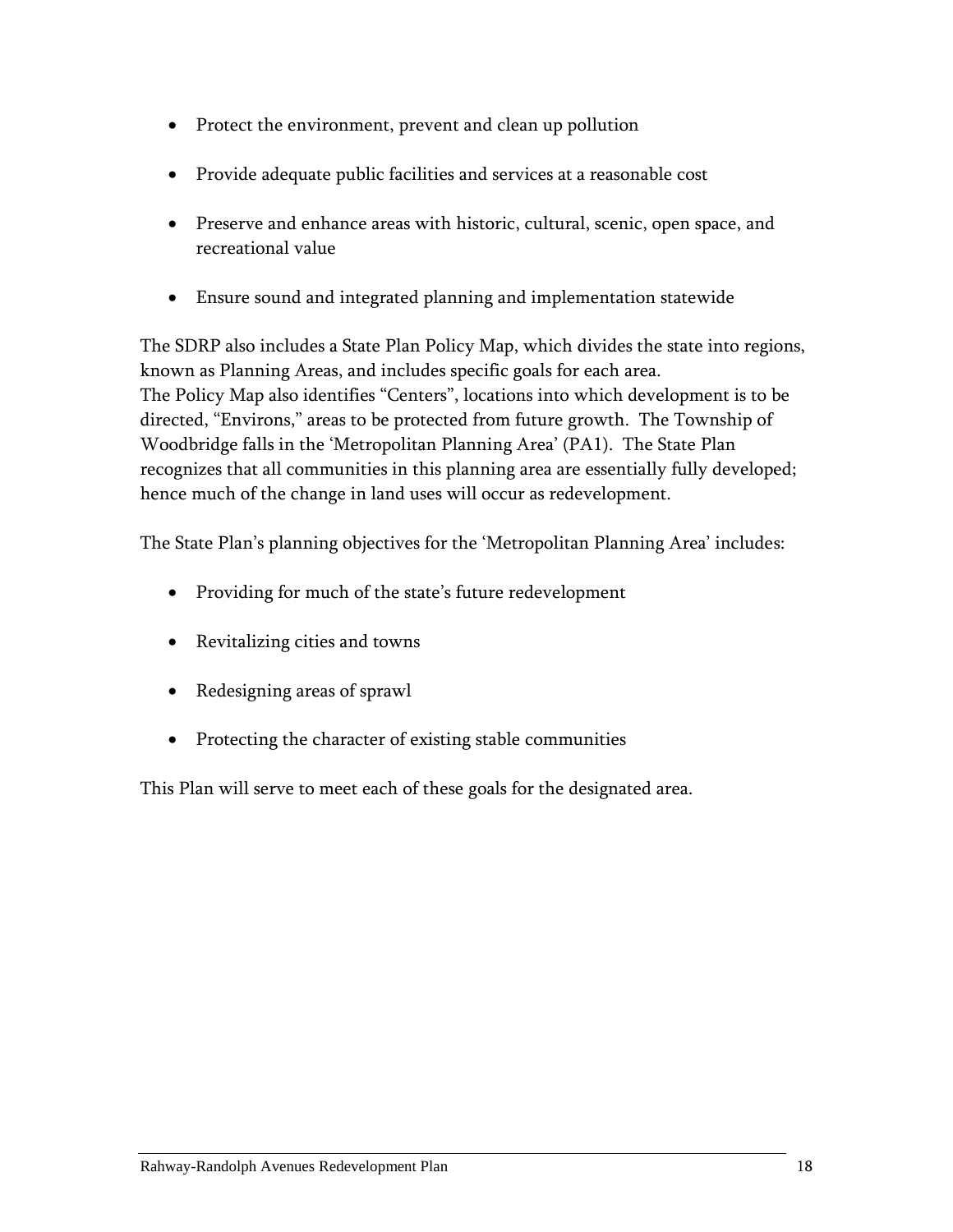# <span id="page-21-0"></span>V. IMPLEMENTATION OF THE REDEVELOPMENT PLAN

#### REDEVELOPMENT ENTITY

The Woodbridge Township Redevelopment Agency will serve as the Redevelopment Entity.

#### Phasing:

- Projects may be developed in phases;
- The phasing may include phased start and completion dates among the various land use components, as well as internal phasing schedules within sections, subject to specific provisions in the redevelopment agreement.

#### SELECTION OF DESIGNATED DEVELOPERS

Potential redevelopers will be required to submit to the Redevelopment Entity for review and approval prior to the designation of a redeveloper(s) at a minimum:

- Financial responsibility and capability;
- Estimated development cost;
- Estimated time schedule;
- Conceptual site plans including elevations;
- Fiscal impact analysis.

#### APPOINTMENT OF A DESIGNATED REDEVELOPER

The Redevelopment Entity may select one or more redevelopers to participate in the implementation of the Redevelopment Plan.

As part of the process to be designated a redeveloper, the Redevelopment Entity will negotiate a formal Redevelopment Agreement.

Designation of a Redeveloper(s) by the Redevelopment Entity shall be subject to the execution of an appropriate Redevelopment Agreement.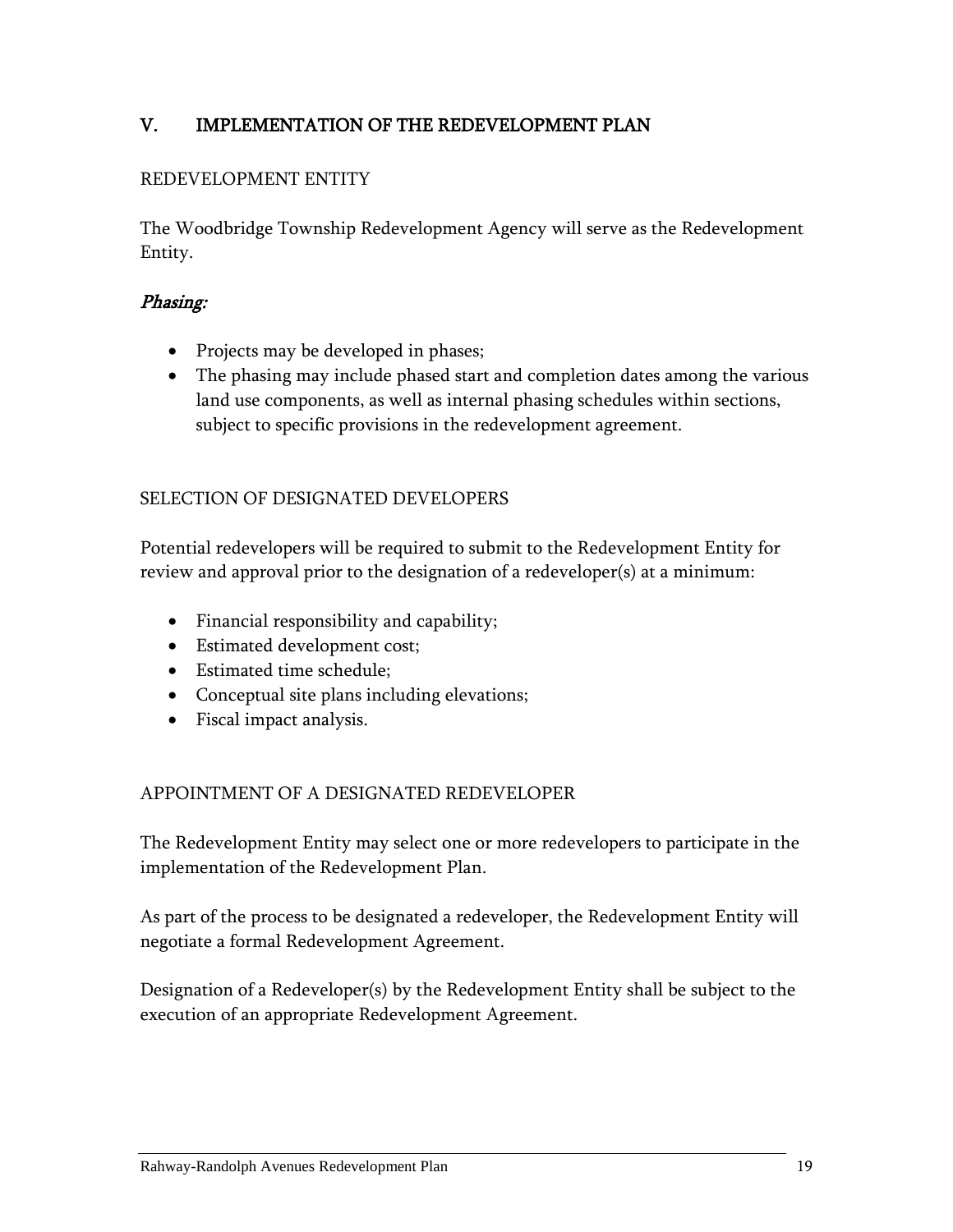# CONDITIONS IN REDEVELOPMENT AGREEMENT(S)

Each Redevelopment Agreement will be contingent upon the following conditions, restrictions, and/or requirements.

- 1. Each Redevelopment Agreement will incorporate the pertinent aspects of the selected redeveloper's proposal and will address financial considerations, planning, phasing, development and such other issues as deemed appropriate and/or as required according to state law in order to implement the Redevelopment Plan.
- 2. A designated redeveloper will be obligated to complete on-site improvements as approved, together with any specified off-site improvements, as may be required in accordance with the Redevelopment Plan and the Redevelopment Agreement.
- 3. Any necessary deed of conveyance shall include a restriction that the designated redeveloper and his successors or assigns shall devote land to the uses specified in the designated redeveloper's final plan and shall not devote such land to any other uses.
- 4. No designated redeveloper will be permitted to dispose of property until the issuance of the Certificate of Completion, unless the prior written consent of the Redevelopment Agency has been obtained.
- 5. No covenant, agreement, lease, conveyance, or other instrument shall be effective or executed by the Township of Woodbridge and the Redevelopment Entity or by the purchasers or lessees from them, or by any successors in interest of such purchasers or lessees, by which land in the Redevelopment Area is restricted as to sale, lease, or occupancy upon the basis of race, color, creed, religion, ancestry, national origin, sex, or marital status.
- 6. The Redeveloper(s) shall pay to the Redevelopment Entity an application fee for consideration of redeveloper as a designated redeveloper and will fund an escrow for the Agency's costs in implementing redevelopment.
- 7. The Redevelopment Entity and the Township of Woodbridge reserve the right to terminate any Redevelopment Agreement with a designated redeveloper subject to the terms and conditions of the Redevelopment Agreement.